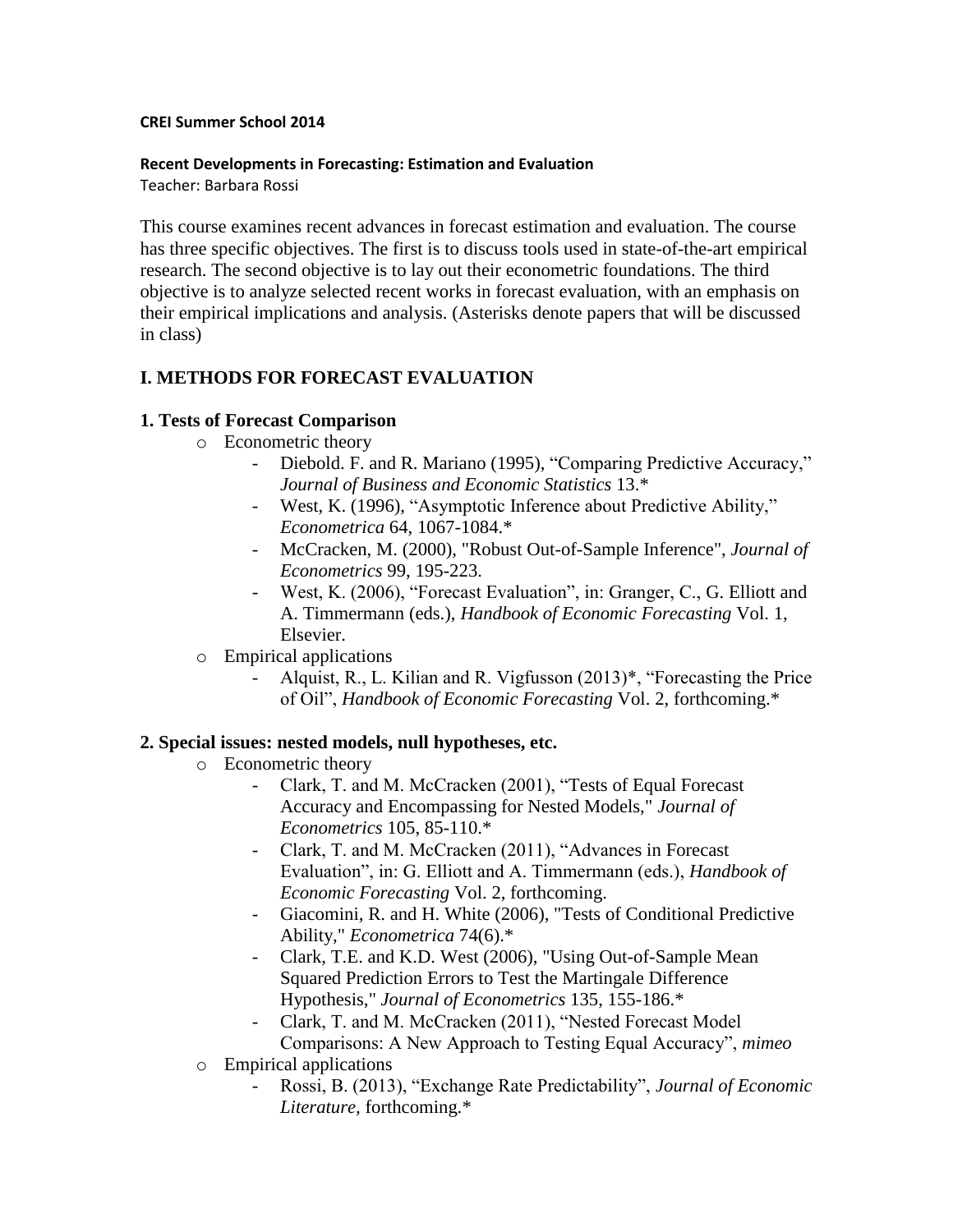- Chen, Y.C., K. Rogoff and B. Rossi (2010), "Can Exchange Rates Forecast Commodity Prices?," *Quarterly Journal of Economics* 125(3).

### **3. Special issues: instabilities and forecast analyses**

- o Econometric Theory
	- Rossi, B. (2011), "Advances in Forecasting under Model Instabilities", in: G. Elliott and A. Timmermann (eds.), *Handbook of Economic Forecasting* Vol. 2, forthcoming.\*
	- Giacomini, R. and B. Rossi (2010), *"*Forecast Comparisons in Unstable Environments, *Journal of Applied Econometrics* 25(4), April 2010, 595-620.\*
	- Timmermann, A. (2005), "Forecast Combinations", in: Granger, C., G. Elliott and A. Timmermann (eds.), *Handbook of Forecasting Vol. 1.\**
	- Inoue, A. and B. Rossi (2012), "Forecast Tests Robust to the Window Size Choice", *Journal of Business and Economic Statistics*.\*
	- Diebold, F and J. Lopez (1006), "Forecast Evaluation and Combination," in G.S. Maddala and C.R. Rao (eds.), *Handbook of Statistics*, 241-268, Amsterdam: North-Holland.
	- Andrews, D.W.K. (1993), "Tests for Parameter Instability and Structural Change with Unknown Change Point", *Econometrica 61,*  821-856.
	- Rossi, B. (2005), "Optimal tests for nested model selection in the presence of underlying parameter instability", *Econometric Theory.\**
	- Clark, T. and M. McCracken (2005), "The Power of Tests of Predictive Ability in the Presence of Structural Breaks", *Journal of Econometrics* 124(1), 1-31.
- o Economic applications
	- Stock, J. and M. Watson (1996), "Evidence on Structural Instability in Macroeconomic Time Series Relations"*, Journal of Business and Economic Statistics* 14(1), 11-30.\*
	- Stock, J. and M. Watson (1999), "Business Cycle Fluctuations in US Macroeconomic Time Series"*, in Handbook of Macroeconomics,* Vol. 1.\*
	- Estrella, A. and G. A. Hardouvelis (1991), "The Term Structure as a Predictor of Real Economic Activity", *Journal of Finance* 46(2), 555- 576.
	- Giacomini R. and B. Rossi (2006), "How stable is the forecasting performance of the yield curve for output growth?", *Oxford Bulletin of Economics and Statistics* 68(s1), 783-795.
	- Rossi, B. and T. Sekhposyan (2010), "Have Models' Forecasting Performance Changed Over Time, and When?", *International Journal of Forecasting* 26(4).

## **4. Tests of Absolute Forecasting Performance (or Forecast Optimality Tests)**

o Econometric theory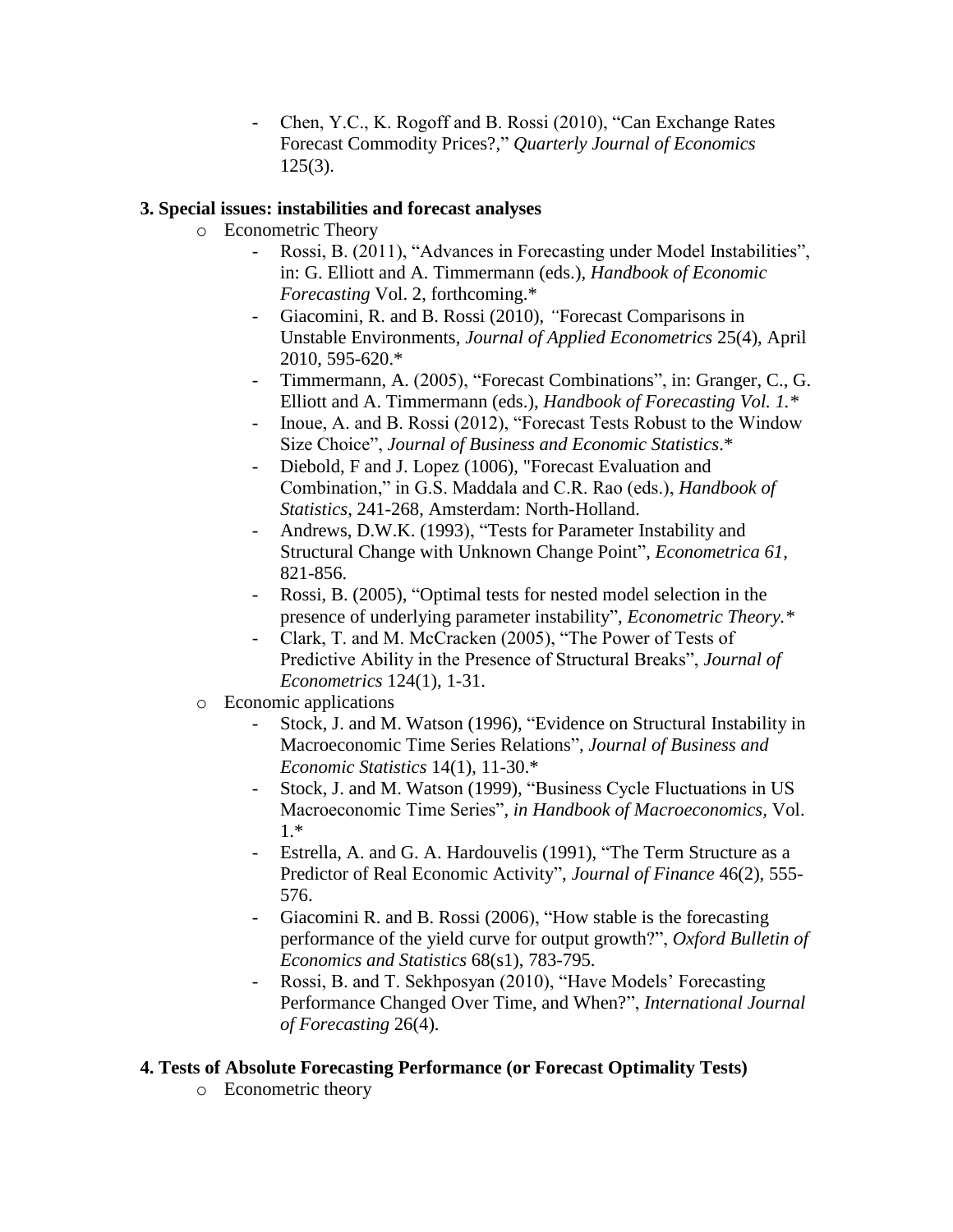- West, K. and M. McCracken (1998), "Regression-Based Tests of Predictive Ability," *International Economic Review 39(4),* 817-40.\*
- Mincer, J. and V. Zarnowitz (1969), "The Evaluation of Economic Forecasts", in J. Mincer, ed., *Economic Forecasts and Expectations*  (New York: National Bureau of Economic Research, pp. 3-46).
- Rossi, B. and T. Sekhposyan (2011), "Forecast Optimality Tests in the Presence of Instabilities", *ERID Working Paper 109*, Duke University.
- o Economic applications
	- Romer, Christina D., and David H. Romer (2000), "Federal Reserve Information and the Behavior of Interest Rates," *American Economic Review* 90, no. 3: 429-57.\*
	- Edge, Rochelle and Refet S. Gürkaynak (2010), "How Useful Are Estimated DSGE Model Forecasts for Central Bankers?", *Brookings Papers on Economic Activity*, 209-259.\*

# **5. Predictive Densities**

- o Econometric Theory
	- Diebold, F., Gunther and Tay (1998), "Evaluating Density Forecasts with Applications to Financial Risk", *International Economic Review* 39(4).\*
	- Amisano, G. and R. Giacomini (2007), *"*Comparing Density Forecasts via Weighted Likelihood Ratio Tests,*" Journal of Business and Economic Statistics 25, 177-190.\**
	- Rossi, B. and T. Sekhposyan (2012), "Alternative Tests for Correct Specification of Conditional Forecast Densities", *mimeo.\**
	- Corradi, V. and N. Swanson (2001), "Predictive Density Evaluation", in: Granger, C., G. Elliott and A. Timmermann (eds.), *Handbook of Economic Forecasting* Vol. 1, Elsevier
- o Economic applications
	- Diebold, F., Gunther and Wallis (1999), "Evaluating Density Forecasts of Inflation: the Survey of Professional Forecasters". In: Engle R.F. and H. White, *Cointegration, Causality, and Forecasting: A Festschrift in Honour of Clive W.J. Granger*, Oxford University Press, 76-90.
	- Clark, T.E. (2011), "Real-Time Density Forecasts From Bayesian Vector Autoregressions with Stochastic Volatility", *Journal of Business and Economic Statistics* 29(3), 327-341.
	- Clements, M.P. and J. Smith (2000), "Evaluating the Forecast Densities of Linear and Non-linear Models: Applications to Output Growth and Unemployment", *Journal of Forecasting* 19, 255-276.
	- Jore, A.S., J. Mitchell and S.P. Vahey (2008), "Combining Forecast Densities from VARs with Uncertain Instabilities", *Journal of Applied Econometrics* 25, 621-634.
	- Rossi, B. and T. Sekhposyan (2012), "Evaluating Predictive Densities of US Output Growth and Inflation in a Large Macroeconomic Data Set", *International Journal of Forecasting*.